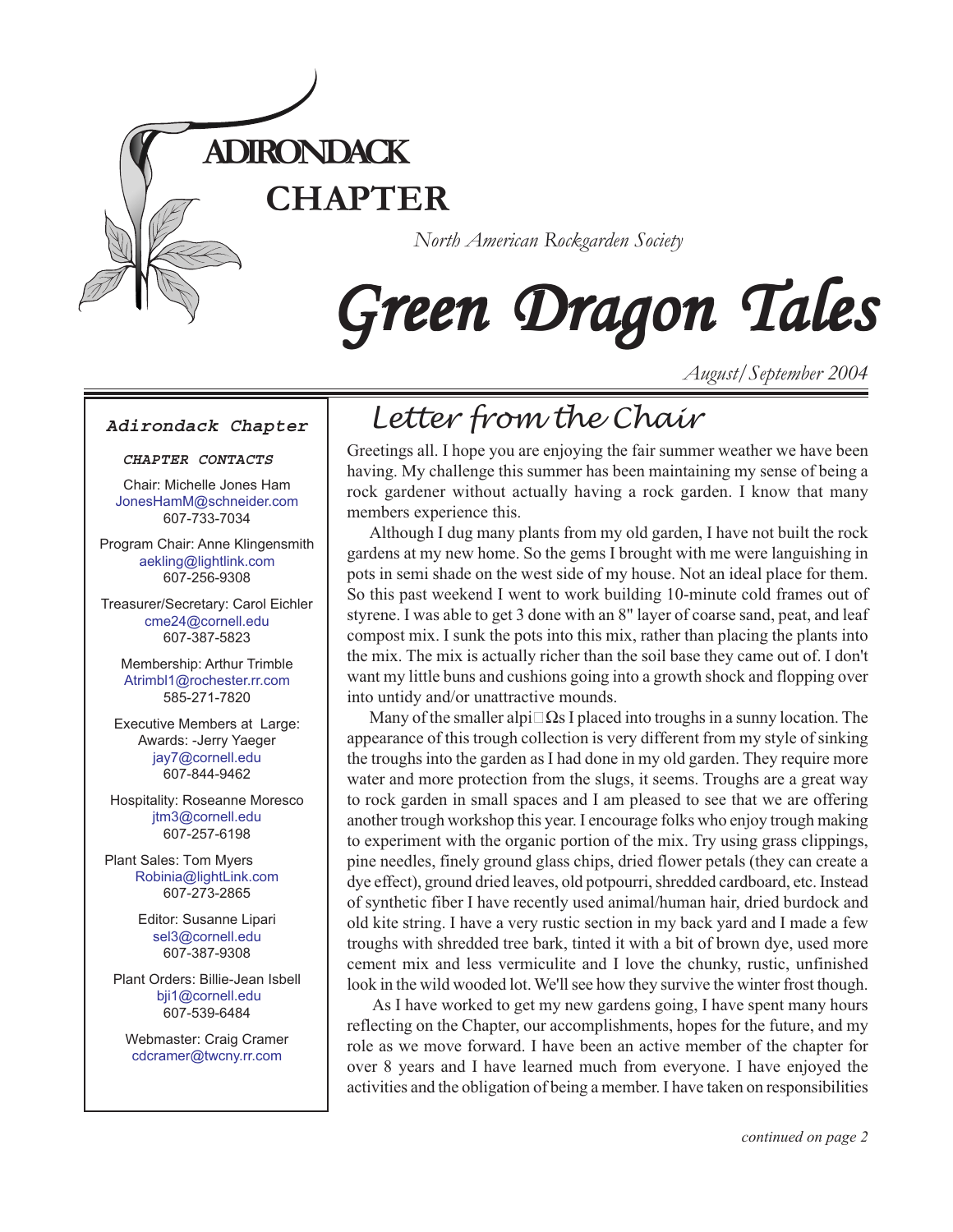on the board and enjoyed each immensely. I have organized and enjoyed projects, worked on community events, corresponded with other chapters, and visited many member's gardens. But, my life has gone through a major change in the last half year and I find that I am struggling to adjust and rebalance my life. I apologize that my struggle has impacted the chapter and my availability over the past few months. In November I will have completed my 2-year term as Chapter Chair. I will step down and ask that a new chair be elected.

Please, each of you consider what you can do to add value to the chapter. Look to fellow members and talk to them about what you or they might do to add value to the chapter as a board member. Discuss your suggestions with any board member. This year we will need to fill the positions of Chair, Program Chair (see Anne's recommendations for the role), Member-at-large , and potentially other positions. If you are interested in a board position, I recommend that you talk with the current board members to determine the responsibilities, the time commitment, and the fulfillment that you may find in the role. To remain a strong and growing chapter, we need members to volunteer for the board.

I look forward to seeing you all soon.



# *continued from page 1 NARGS Expedition*

I will be leading the first NARGS trip to South Africa next February. This will be a midsummer trip (in South Africa that is) and my co-leader will be J.P. Roux, the head of the Compton Herbarium at Kirstenbosch, the National Botanic Garden of South Africa. Dr. Roux was the dynamo who led me on my very first exploration of the Drakensberg mountains in 1994. He was once the Director of the Drakensberg Botanic Garden, a fabulous public garden and is a keen horticulturist as well as fountain of knowledge of this fabulous region. These mountains are a major center of biodiversity: over 7000 species of plants occur on their summits and in the foothills surrounding them, and February is high summer.

 Participants will see hundreds of bulbs, kniphofias, eucomis, rhodohypoxis, dieramas, and no end of scenery in the great mountains of South Africa. You can get more information and find out all the details about the trip at

<http://www.geostartravel.com/Drakensberg2005/Drakensberg05.htm>

Those without access to the worldwide web can call Geostar tollfree anywhere in North America: 800-624-6633.

*Panayoti Kelaidis*



### *August Plant Sale*

The August Plant Sale will be on August 21, 2004.

This year, will will be at KPL on the Cornell Campus, our usual plant sale location.

Arrive around 8 AM to set up your plants. We start the sale at 9 AM.

To make sure your plants look their best and contribute to a best ever result for money raised at the August plant sale, please make sure you dig your plants up ASAP if you haven't done so already.

**Directions:** Since Tower Road may still be closed, take Buffalo St. from downtown up to campus, then instead of turning left and right again as you usually would to get to Plant Science or to KPL, go straight on Campus Road, turn left on Judd Falls Road, right into Tower Road (it is open at the East end) and then take the first legal left turn into the KPL driveway.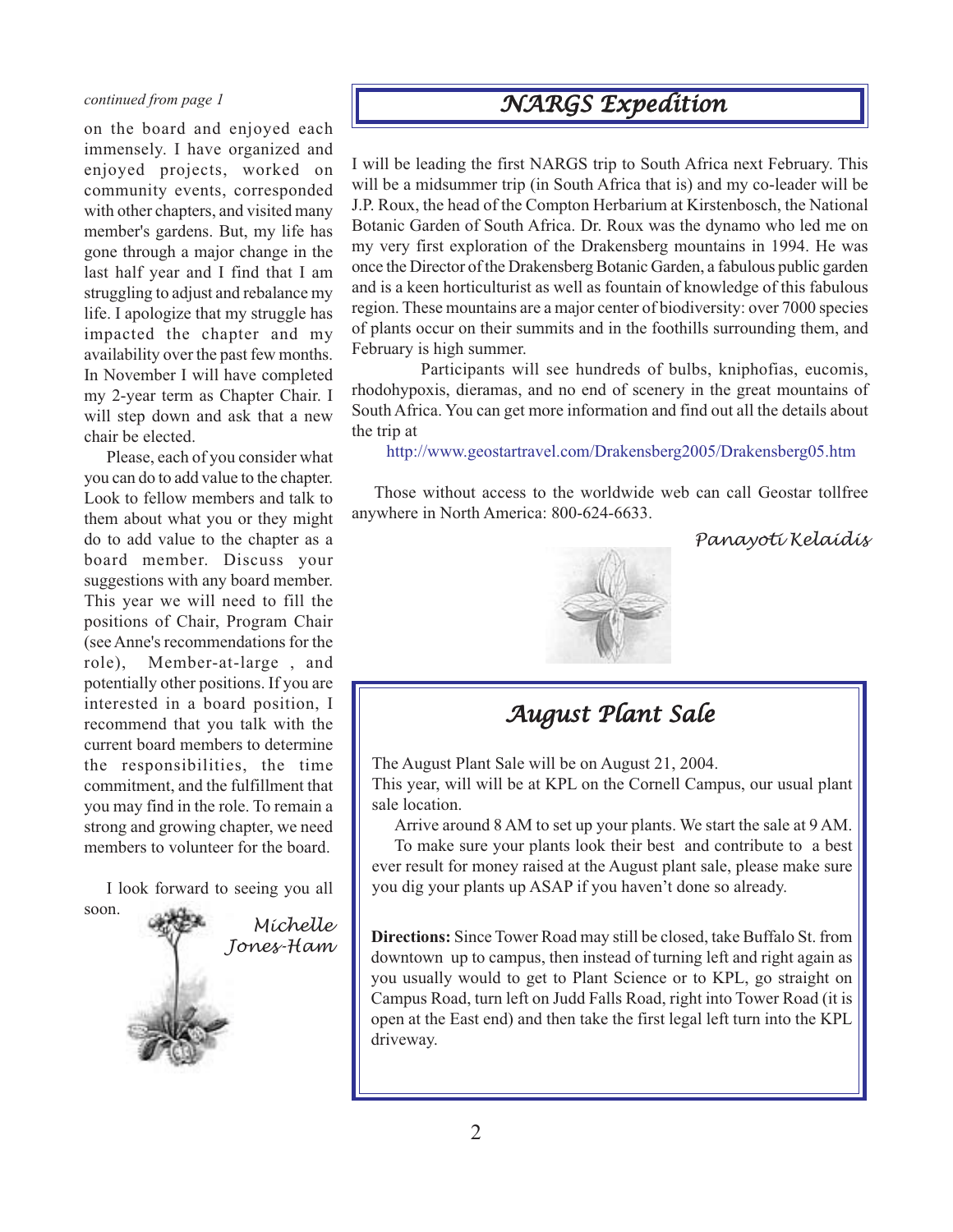### *Donating plants*

I love plant sales. I think they are a great way of acquiring plants that have been donated by local gardeners and so will most likely do well in this climate. I also love the fund-raising aspect of them. But I have a bit of a pet-peeve about some of the donated plants.

People shopping at a plant sale or an organization's sales table at a plant sale should be able to trust that the plants offered there are good plant material and not invasive. Phalaris (ribbon grass), Sedum acer, Sedum album, Lysimachia in many of it's forms (L. nummularia, L. vulgaris, L. clethroides), many of the mints, the regular Convallaria, some of the Adenophoras, some of the Campanulas that spread by runners.. in short, any plant that can only be eradicated by using Roundup liberally should not be offered at a sale. As members of a plant society we should be taking the educational aspect of membership seriously. Selling an invasive plant to a possibly brand new gardener who trusts that the plants (s)he buys from us (or that we buy from each other) will not cause us to tear out our hair (along with the plant) in just a few year's time is not fair. Let's make a distinction between a good groundcover and an invasive plant. I have been battling Sedum acer and

Sedum album in my rock garden, the ordinary convallaria (not the pink or the variegated forms!) and the ordinary Lamiastrum galeobdolon (not the cultivar "Herman's Pride') in my shade garden, and gooseneck loosestrife wherever I planted it in the garden because I thought it (and still do!) so beautiful. I have almost succeeded in eliminating Campanula punctata and Campanula glomerata in the garden, although I love them as groundcovers along the property edges.) I have been battling ribbon grass for 15 years, in spite of having used Roundup on it, and I am resigned to weeding out Myosotis - the careless gift of an experienced gardener to me, a brand new one - for as long as I live. I am sure others have similar stories. So, please before donating a plant to either of the Chapter plant sales, ask yourself a few questions:

1. Is the plant hardy here? If not, you can still donate it, but please mark it on the tag.

2. Have you had the plant for at least 3 years so that you know if it is a happy spreader or an invasive plant? If not, please ask somebody. Any plant you think of donating in a big grocery bag rather than potting it up might be in the latter category.

3. If you had the plant you are planning to donate and it suddenly died out in your garden, would you buy it again, or would you thank your lucky stars that it disappeared? Donate the former, leave that latter at home.

4. If you know cultural conditions that turn a plant thug into a good garden citizen, go ahead and donate it, but go to the trouble of writing that information on each plant tag. We have all bought plants and not remembered, when we finally found time to plant them, if this was the one that needs to be in a dry spot not to be invasive or the one that needs a wet spot to survive. Most garden books won't give that information we need to provide it to our fellow gardeners.

Finally, if you have donated a plant experienced gardeners consider to be invasive, and they ask you to please take it back home with you and not put it on the sales table, don't be offended. We all have made the mistake of loving a plant for its vigor one year only to curse it a couple of years later. Some of us are even embarrassed about having passed such plants along to our friends before realizing that we were not doing them a favor.

So keep donating the plants you love - not the ones you love to hate!

#### *Susanne Lipari*

#### *TROUGH WORKSHOP*

August 14th at 9:30 am – limited to 15 participants

Register for the trough workshop as soon as possible via email (bji1@cornell.edu) or by phone 607- 539-6484). It will be held at my house: **4534 Valley Rd. Brooktondale, NY 14817.**

All who register will receive driving directions. The cost of the workshop is \$25 for two troughs, 35\$ for three. In your email, please indicate how many troughs you plan to make and the size of each trough so we can estimate needed material.

3

*Billie Jean Isbell `*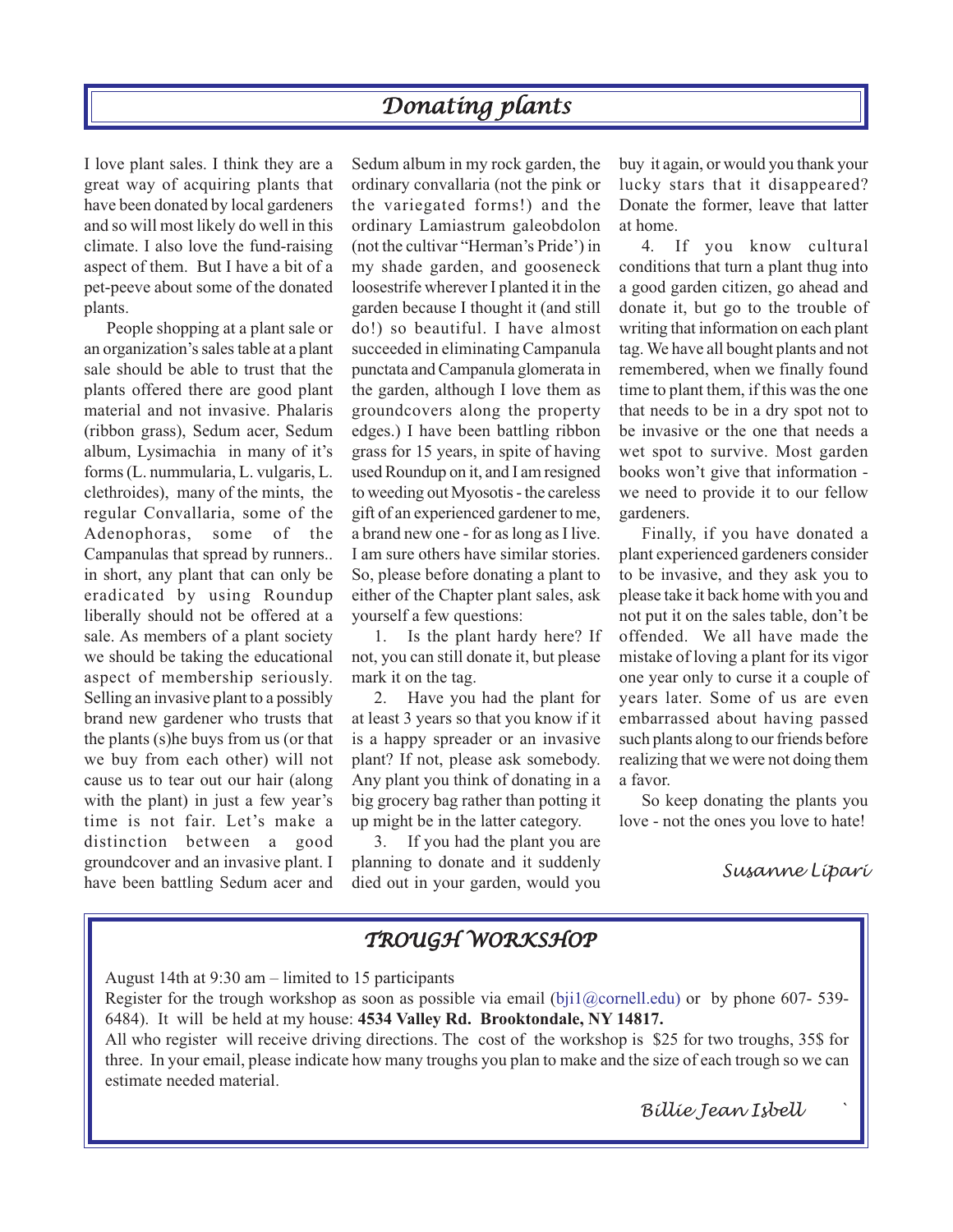# *While you were picnicking . . . picnicking . . .*

It was with mixed loyalties on such a lovely Saturday that I chose to skip the Chapter picnic on July  $10<sup>th</sup>$  in favor of visiting The Garden Conservancy's Open Days in Tompkins County. For the first time ever six area gardens were featured among a rising number of 500+ participating gardeners, who open their gardens to visitors while helping to support both The Garden Conservancy and local causes. As it turned out, three of the six gardens in the County had significant rock gardens so I wanted to use this space

to make mention of them. All three gardeners happen to be Chapter members too!

My first stop was along Taughannock Boulevard just a short jaunt from my own house – a garden which I get intriguing, 45 mph glimpses at on my daily commute to work. This is the garden of David Geiger and John Lamb which is literally built into the side of a cliff.

Stairways lead to the multilevel beds and to Cayuga Lake far below. Right away I was enchanted by the variety of cactus plans situated among the stones – boulders, really and obviously thriving. As I proceeded along the steep walk down to the lake I passed a variety of woodland plants and hosta as well as a greenhouse packed with orchids and other tropicals and some wonderful sculptures. At lakeside the ground levels off and opens up to sunshine. There were lots of botanical gems tucked in along natural or man-made rock crevices and a bog garden. (I a circular patio, wrapped by a stone **Carol Eichler** 

only wish I had taken photos or even notes) The challenge of this garden is the battle with nature to stabilize the steep bank where landslides can and have obliterated planted beds. On the brighter side, I was told that deer are never a problem in their garden.

Garden #2 took me all the way to the Spencer countryside where a covered bridge, built by this gardener, literally connects Tompkins County to Tioga County across the natural creek boundary. The bridge and other built items are the handiwork of Wayne Myers. Wayne admits to a



lifelong interest in gardening and stonework and he has spent the past 23 years expanding on that interest to create 3 Ω acres of flower beds containing more than 600 varieties of perennials and stone walls everywhere to define his 35-acre expanse. It is perhaps the "bones" of these gardens that are most impressive – and his eye for recycling and reusing found objects including some wonderful stone and fossil specimens. The most impressive stonewall reaches a height of 9  $\Omega$  feet (with a six foot base), rising to create a circular patio, wrapped by a stone

stairway, and, on the top, a seating area (though I can't imagine Wayne having time to sit down) and a oneof-a-kind sundial, made from stone, of course. The patio took three years (if my memory serves me), 56 tons of stone, and all of \$4.65 for him to build. Other features include the gazebo, 20-by-40 foot mill, waterwheel, and "the fossil" house. This structure was built to display an extremely rare glass sponge fossil, a species of uphanteania that Wayne found on his property. All I can say about the fossil is "wow! go see it for

yourself." Wayne welcomes visitors by arranging with him directly at 607-589-4572. To quote a friend, "this place is not just a garden, it is a destination."

Lastly, my travels took me again to David Mitchell's and Scott Heald's garden in downtown Ithaca. This garden never ceases to amaze me. It surely has to take the award for the most variety of materials and variety of beds – everything from rock garden to acid berm, pond, patio and arbor, to woodland and sunny borders and one of the most artful vegetable

gardens I've ever seen all within a small downtown lot. They've really made every inch count with carefully selected herbaceous and woody plant material. Always a delight and everchanging, I had visited this garden during the Chapter's garden tours of Ithaca just three weeks earlier. Yet each time I notice something new and inspiring to savor. If you didn't get to the Chapter tour this summer, or even if you did, think about a visiting this garden by contacting David at 607- 316-2916